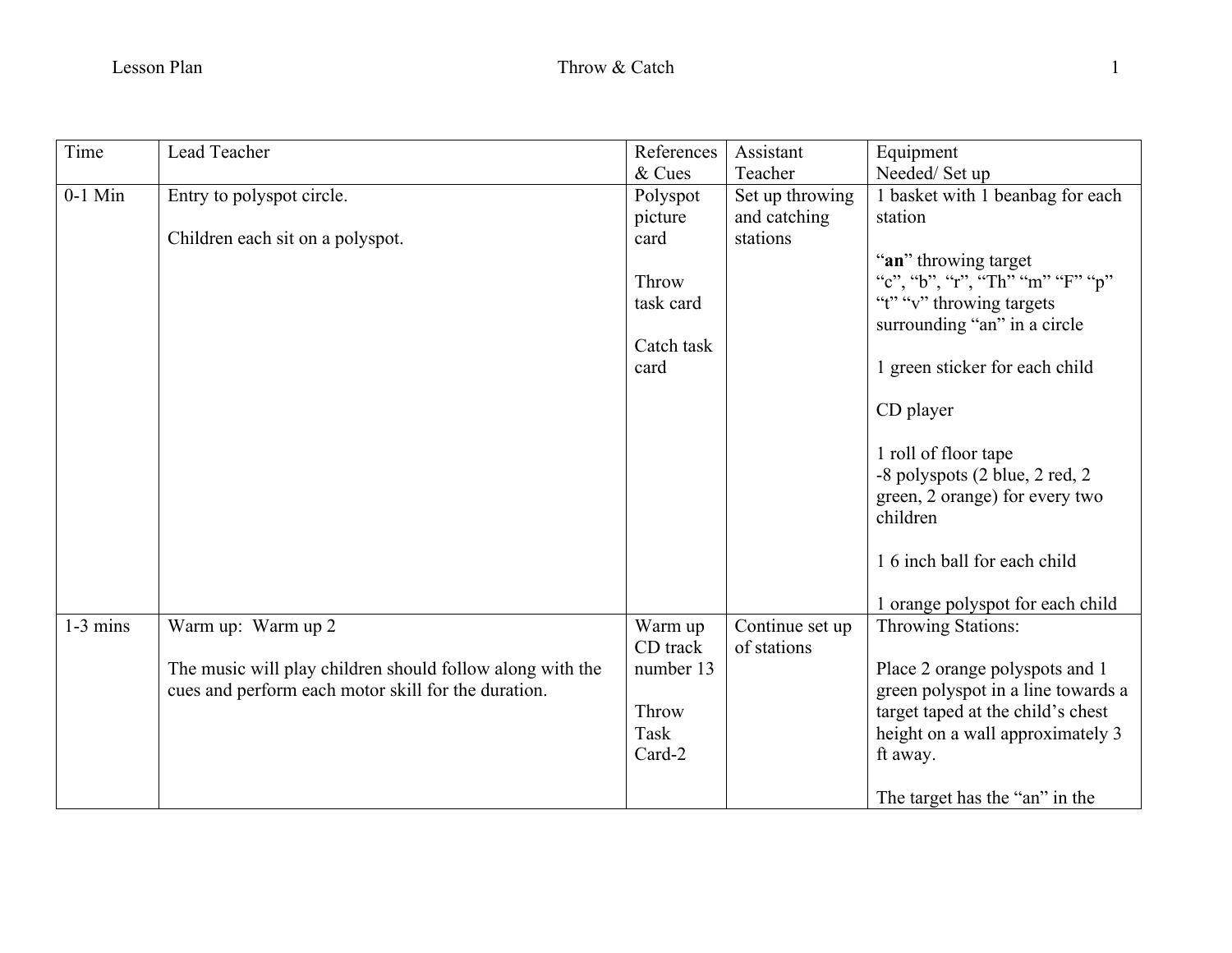|            |                                                   |  | middle at chest height with each<br>of the letters placed in a circle<br>around "an"<br>Please refer to the throw task card<br>for a picture of the set up.<br>Place a basket directly behind the<br>orange polyspot filled with 5<br>beanbags for each child.<br>Catch stations:<br>Set up 1 orange polyspot across<br>from another orange polyspot so<br>that children to toss and catch to<br>each other. Spots are 3ft apart.<br>Also set up 4 multi-spot stations.<br>Take the floor tape and make a |
|------------|---------------------------------------------------|--|-----------------------------------------------------------------------------------------------------------------------------------------------------------------------------------------------------------------------------------------------------------------------------------------------------------------------------------------------------------------------------------------------------------------------------------------------------------------------------------------------------------|
|            |                                                   |  | diagonal line approximately 6 ft<br>long. Place another 6ft line with<br>the narrow point at the top and<br>angling outwards to make a<br>triangle. Place 2 sets of 3-4<br>polyspot opposite each other on<br>the lines. Keep the same colors<br>across from each other. Refer to<br>catch card -2 for this setup.                                                                                                                                                                                        |
| Transition | Children sit in polyspot circle for Catch review. |  |                                                                                                                                                                                                                                                                                                                                                                                                                                                                                                           |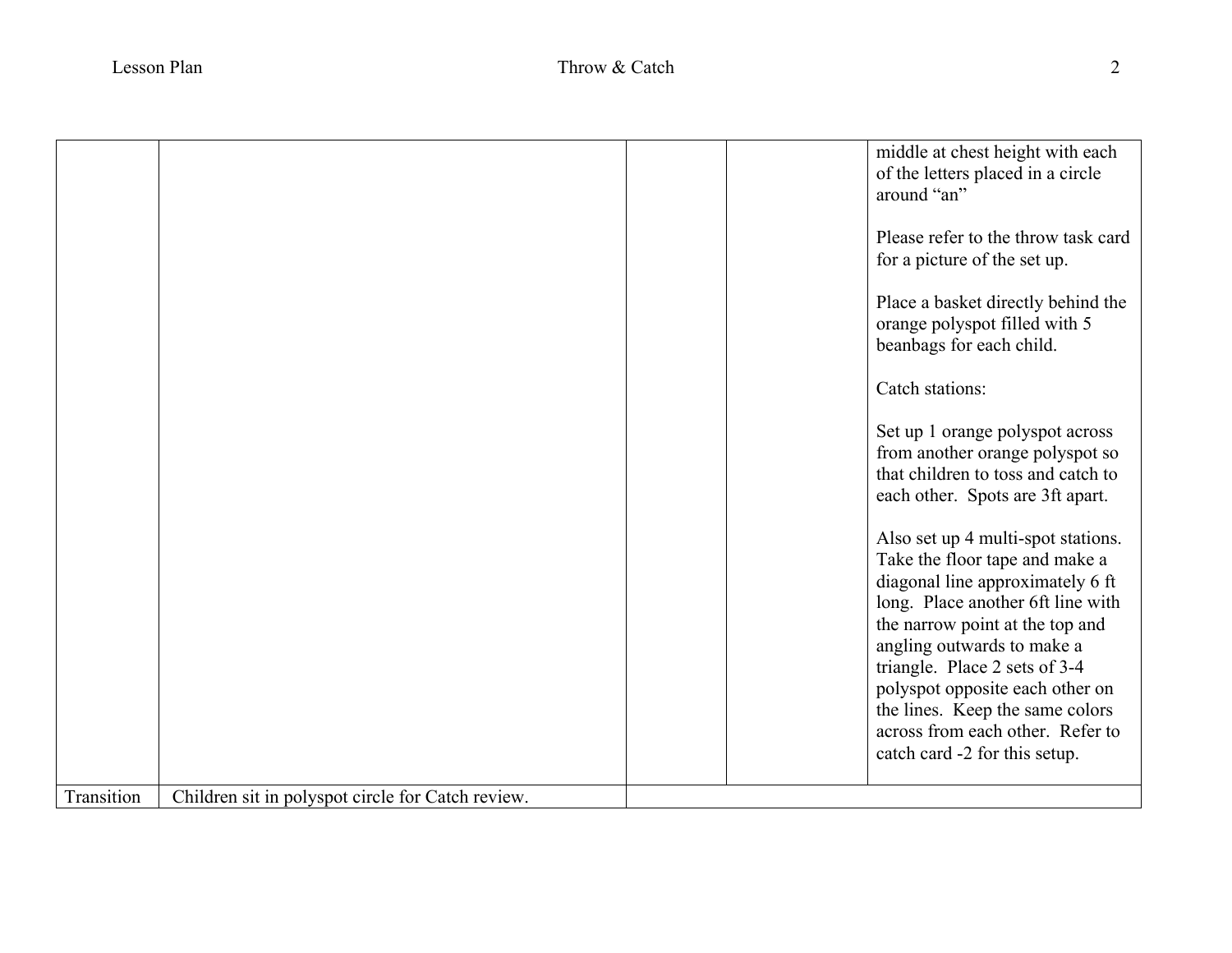| $3:30-5:30$ | Review the catch:                                            | Catch            |
|-------------|--------------------------------------------------------------|------------------|
| mins        |                                                              | Skill Card-      |
|             | "Does everyone remember when we worked on our                | $\overline{2}$   |
|             | catching? Yeah? Can you all show me your hands like we       |                  |
|             | are ready to catch? That's great, you are all ready to catch | Throw            |
|             | the ball.                                                    | skill card-      |
|             | Today we are going to continue to work on our catching but   | $\overline{2}$   |
|             | we are going to work on catching as a team.                  |                  |
|             | Can we catch something unless someone gently tosses it to    |                  |
|             | us? No. Sports teams cannot play unless they play together   |                  |
|             | right? Not only are we going to work on our catching but     |                  |
|             | we are going to learn how to catch together.                 |                  |
|             | Now I want you to stand on your orange spot and wait for     |                  |
|             | me to show you what to do."                                  |                  |
| $6-16$ mins | <b>Progression 1:</b>                                        | Catch            |
|             | Standing on their orange spots, children will self           | <b>Task Card</b> |
|             | toss a 6 inch ball.                                          |                  |
|             | Teachers will walk down the line and toss the ball to        | <b>CUES:</b>     |
|             | the student who will catch. This is one student at a         | Show me          |
|             | time. While the teacher tosses to the student, the           | your hands       |
|             | other students continue to self toss. The assistant          | Gentle           |
|             | teacher can toss as well. Teacher and assistant              | tosses to        |
|             | teacher will toss a 6 inch ball                              | the hands        |
|             |                                                              | Catch with       |
|             | <b>Progression 2:</b>                                        | two hands        |
|             | Using the double-line, multi-polyspot station, two<br>٠      |                  |
|             | children will stand at the first two spots facing each       | <b>CUES:</b>     |
|             | other.                                                       | Show me          |
|             | The child on the left side will start with a beach ball      | your             |
|             | while the child facing the tosser shows his/her              | hands.           |
|             |                                                              | Work             |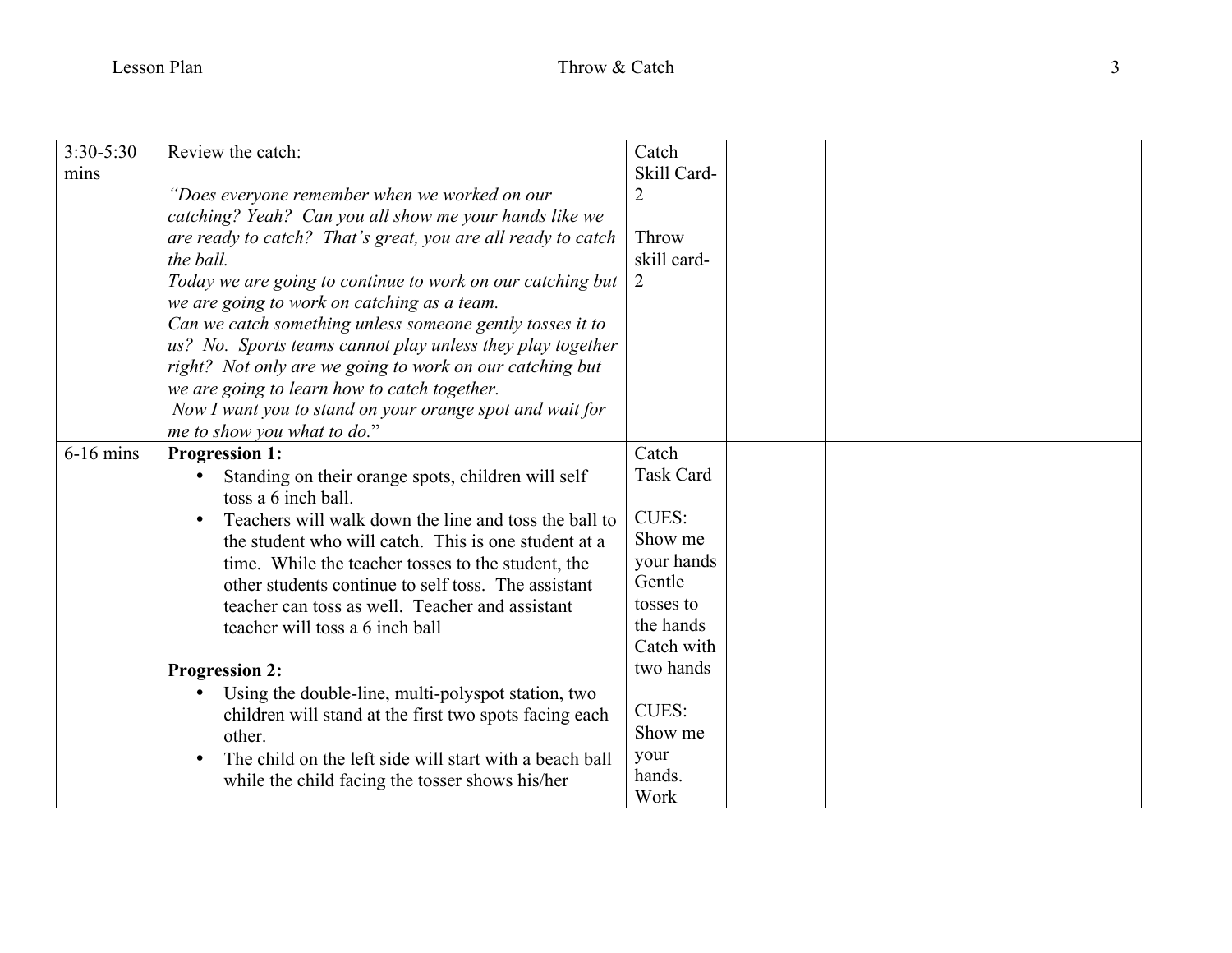|            | catching hands.<br>Each child will toss and catch the beach ball.                                                                                                                     | together.<br>Gentle |  |
|------------|---------------------------------------------------------------------------------------------------------------------------------------------------------------------------------------|---------------------|--|
|            | After he/she each has successfully tossed and caught<br>1 time, the pair can now move from the green spots<br>to the blue spots.                                                      | <b>Toss</b>         |  |
|            | After a successful toss and catch at the blue spots,<br>the pair can move to the orange spots and conclude<br>at the red spots.                                                       |                     |  |
|            | If there is a drop at any particular color they must<br>$\bullet$<br>start back at green.                                                                                             |                     |  |
| 30 sec     | Transition to polyspot circle                                                                                                                                                         |                     |  |
| 17-19 mins | Throw stations                                                                                                                                                                        | Throw<br>skill card |  |
|            | Review the throw demonstration:                                                                                                                                                       |                     |  |
|            | "Does everyone remember when we practiced our throwing<br>like baseball and softball players? We are going to<br>practice that some more."                                            |                     |  |
|            | Standing with a foot on each orange polyspot and holding a<br>beanbag in the throwing hand, step with the front foot onto<br>the green polyspot and throw the beanbag at the letters. |                     |  |
|            | "Did anyone see what color spot I stepped on? Green, and<br>I have a green sticker on my stepping foot.                                                                               |                     |  |
|            | Before we go practice, everyone needs a green sticker to<br>put on his/her sticker foot.                                                                                              |                     |  |
|            | (place a green sticker on each child's left foot)                                                                                                                                     |                     |  |